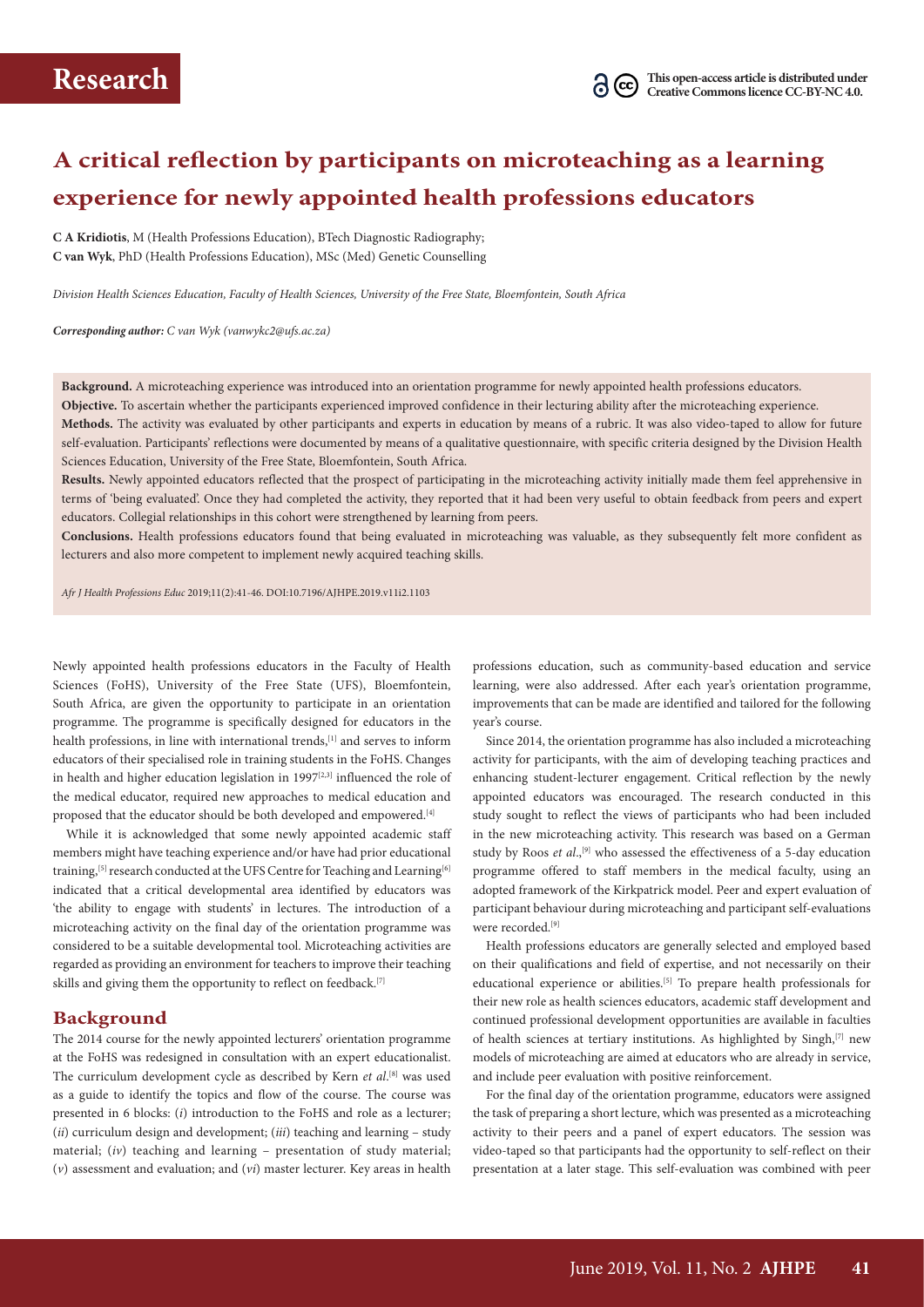feedback, as well as expert educator feedback. I'Anson *et al*. [10] reported that they 'identify microteaching as an important stimulus to reflection', and that participation in microteaching activities could enable participants to become aware of previously internalised attitudes and assumptions about learning. They described the value of a microteaching episode as a triangulation: a personal review of a video tape of the lecture, as well as peer and tutor comment, and considered that this 'is a significant aspect in scaffolding the development of the process of reflection'.<sup>[10]</sup> The authors commented that revisiting a microteaching episode through the eyes of a tutor, peers and self, 'is potentially a powerful event', and the process of 'making thoughts about practice explicit, provides a tool that can be used to develop reflective capability'.[10]

Apart from the lecturing aspect, the emotions experienced by participants engaged in the microteaching experience were also determined. It is not uncommon for participants to experience apprehension ahead of a microteaching activity. Bell<sup>[11]</sup> reported that while microteaching might be perceived as purposeful, it could also be linked to 'performance'. Participants reported that they experienced discomfort, and that the presence of peers could complicate the interaction.<sup>[11]</sup> A perceived obstacle that new staff members face, may include gaining acceptance from colleagues, [12] or overcoming isolation and anxiety regarding their new position.[13] This perceived need – to connect with colleagues and develop collegial  $relationships$  sooner<sup>[12,13]</sup> – might be achieved through the orientation programme for newly appointed educators and reinforced through positive peer evaluation of a microteaching activity.

According to Donnelly and Fitzmaurice,<sup>[14]</sup> advantages of microteaching include opportunities for manageable outcomes, supervision, self-evaluation and feedback, and notably 'immediate guidance in areas of demonstrated shortcomings or in previously identified problem areas by the participant themselves, so that the locus of control in the session always remains with them'. Learning that develops from microteaching experiences has been reported as having an impact on individual teaching practice, influencing how participants approach future course development and delivery. Participants also viewed potential collaboration with colleagues positively.<sup>[14]</sup>

When designing an instrument to be used in the evaluation of a microteaching activity, very clear directives must be considered to inform peer evaluators on the attributes they should seek to evaluate. Not only participant presentation skills, but also actual teaching skills and methods, should form an important part of the assessment of the microteaching presentation of each participant. Subramaniam<sup>[15]</sup> stressed that the theoryto-practice attributes need to be emphasised by course instructors, and the analytical framework, which sets goals for the microteaching activity, also needs to integrate theories of teaching. In a study by Vander Kloet and Chugh,<sup>[16]</sup> elements of effective teaching were quantified, and the frequency of occurrence of each element could be calculated during a microteaching activity. These elements included the demonstration of material, preparation and involvement of the learner, as well as a review and summary of the material. A qualitative analysis of themes to be considered in what constitutes 'good teaching' includes speech patterns, eye contact, mannerisms and gestures.<sup>[16]</sup>

Kuswandono<sup>[17]</sup> reported on the implementation of reflective practice during microteaching activities by asking participants guided questions that included the following: '(*i*) What was the most important thing you learned during the class?; (*ii*) What was something you already knew or had

learned but it was reinforced?; (*iii*) Write down questions or queries you have concerning the topic(s); (*iv*) What worked well for you in class?; and (*v*) What did not work well for you in class?'

The role of the expert educationalist in providing comments and group reflection is central to the learning experience.<sup>[17]</sup> Elements of this reflective approach are also used in current research in the FoHS, UFS.

Kamboj et al.<sup>[18]</sup> indicated that microteaching activities were beneficial, as immediate and supportive feedback was provided, while presentation and interpersonal skills were improved. Skills included learning to sustain student motivation, explaining clearly, asking questions effectively and learning to manage students effectively.<sup>[18]</sup> The current research was aligned with the abovementioned international findings, and specific themes that were identified included 'positive aspects' and 'improvement suggestions'.

### **Methods**

Over a 3-year period, 55 newly appointed and/or inexperienced academics completed the course for newly appointed lecturers in the FoHS, UFS. A total of 35 newly appointed health professions educators participated in a microteaching activity, which was introduced as part of an orientation programme. The number of participants in the microteaching activity were 11 in 2014, 10 in 2015, and 14 in 2016. The activity was purposefully undertaken at the end of the 3-day orientation programme, after the educators had been exposed to topics such as teaching and learning methods, education concepts and terminology, simulation in teaching and guidelines on assessment and feedback. As part of the microteaching experience, each participant prepared a 10 - 15-minute teaching session, which was video-taped and presented to their peers and 4 expert educators. Each participant had to evaluate the microteaching activity of the other participants.

A rubric was used as the evaluation instrument, which had been developed with the personal expertise of health professions educationalists and resources in the FoHS.<sup>[19]</sup> The rubric focused on desirable conduct when presenting a lecture. Participants' reflections were documented through their responses to 3 open-ended questions, with specific criteria designed by the Division Health Sciences Education, FoHS, UFS. The open-ended items were: '(*i*) I liked your lecture because … ; (*ii*) you can improve your lecture by … ; and (*iii*) additional information or needs to be addressed.'

The second part of the study was qualitative and made use of a questionnaire that focused on the participants' reflections on their emotions before and after the microteaching activity. They were also asked to reflect on and describe aspects and outcomes of what they had learnt from observing others and from feedback.

#### **Ethical approval**

Informed consent was obtained from participants to use all collected data for research and publication purposes. The data were edited, categorised and summarised by both researchers, and attention was paid to identify common themes in the responses. Ethical approval to conduct the study was obtained from the Ethics Committee, FoHS, UFS (ref. no. ECUFS 213/2013).

### **Results**

Thirty-five newly appointed academics participated in the microteaching session that was evaluated by, on average, 4 expert educationalists on the last day of the course.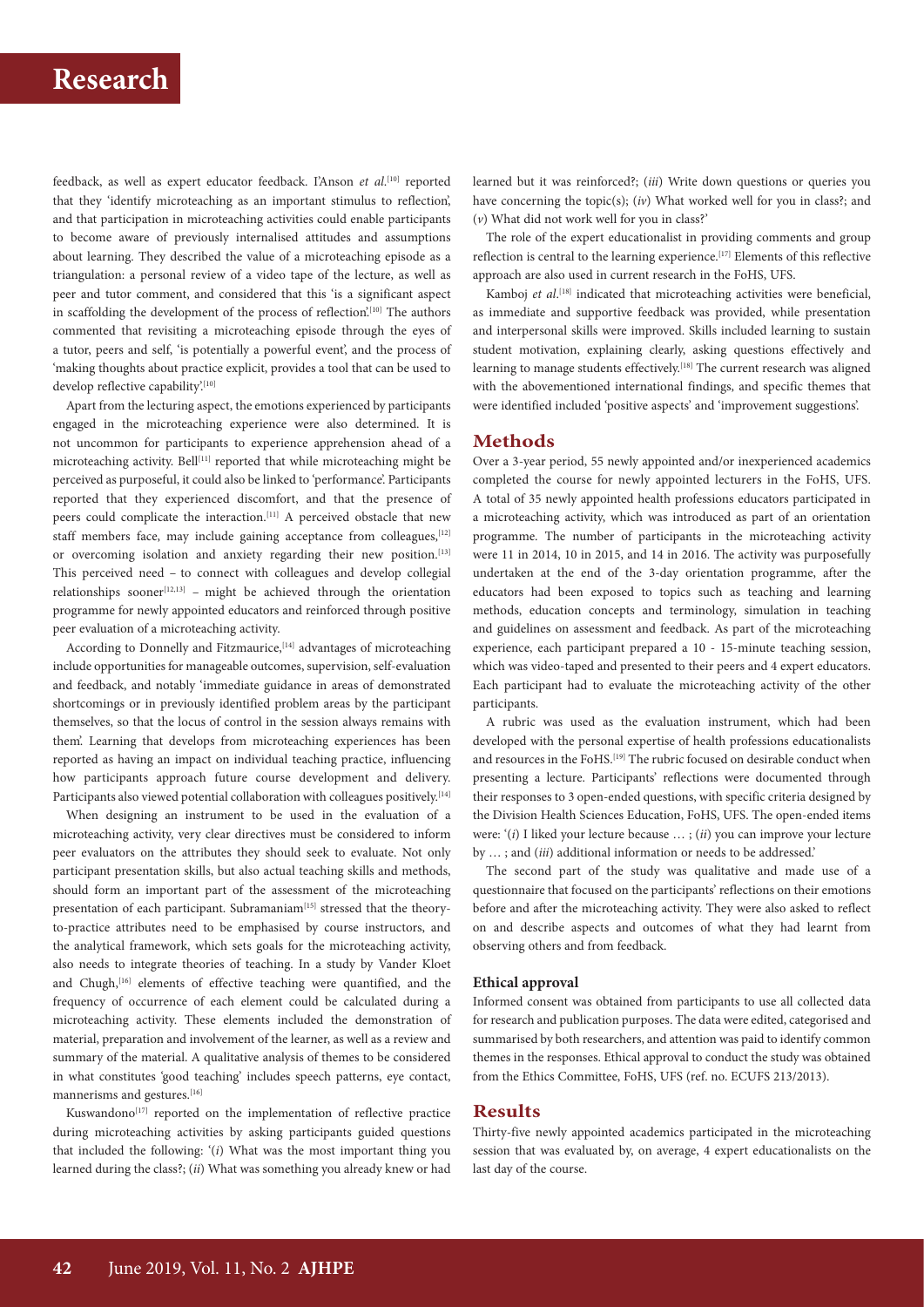| Table 1. Theme 1: Positive aspects, and 14 categories of responses from experts' feedback on the microteaching activity |                                                                                                                                            |  |  |
|-------------------------------------------------------------------------------------------------------------------------|--------------------------------------------------------------------------------------------------------------------------------------------|--|--|
| Categories                                                                                                              | <b>Responses from experts</b>                                                                                                              |  |  |
| Preparedness                                                                                                            | The practical component of the presentation was very well prepared                                                                         |  |  |
| Clear introduction                                                                                                      | The brief overview to put the content of this lecture into context was good                                                                |  |  |
| Topic knowledge                                                                                                         | The lecturer's knowledge base on the topic was well used in lectures                                                                       |  |  |
| Session content                                                                                                         | Good use of content  practical application - real life                                                                                     |  |  |
| Session structure                                                                                                       | The lecture was well structured and prepared                                                                                               |  |  |
|                                                                                                                         | Good construction and systematic presentation of the lecture were observed                                                                 |  |  |
| Use of examples                                                                                                         | The practical examples used during the lecture were valuable                                                                               |  |  |
|                                                                                                                         | The practical examples used contributed to the clinical aspects of health professions teaching                                             |  |  |
|                                                                                                                         | The lecturer conveyed the essential information by using clinical items and medical models (e.g. a stethoscope)                            |  |  |
|                                                                                                                         | The mind maps used in the session clearly outlined the important concepts                                                                  |  |  |
| Presentation skills                                                                                                     | A good presentation style was used, even incorporating some humour                                                                         |  |  |
|                                                                                                                         | The lecturer maintained good eye contact, and demonstrated clear voice projection                                                          |  |  |
| Teaching practices and skills                                                                                           | The lecturer was skilful, presented sensitive information professionally and expertly while using contextual and                           |  |  |
|                                                                                                                         | relevant examples                                                                                                                          |  |  |
|                                                                                                                         | very useful to use actual instruments and integrate a practical component into the theoretical session                                     |  |  |
| Use of activities                                                                                                       | The use of the prepared class activity added value to the session                                                                          |  |  |
|                                                                                                                         | It was useful to allow the students to practise with equipment during the practical component of the session                               |  |  |
| Use of questions                                                                                                        | Questioning skills were used expertly by the lecturer                                                                                      |  |  |
|                                                                                                                         | The questions were asked in a way that showed consideration for cognitive levels; a variety of question types were asked;                  |  |  |
|                                                                                                                         | enough time was offered for students to respond                                                                                            |  |  |
|                                                                                                                         | Student answers were repeated; therefore, the class could hear the answer                                                                  |  |  |
|                                                                                                                         | Incorrect answers were dealt with in a professional manner and students were guided towards the correct answer                             |  |  |
| Student engagement                                                                                                      | The lecturer immediately involved the students by stimulating discussions and asking questions throughout the session                      |  |  |
| Presentation platforms                                                                                                  | There was a good balance between the use of slides and clinical examples                                                                   |  |  |
|                                                                                                                         | The slides were clear and legible, with appropriate use of font size and colour                                                            |  |  |
|                                                                                                                         | The lecturer made use of multiple presentation platforms  could move effortlessly between the white board, slides and<br>clinical examples |  |  |
| Use of technology                                                                                                       | The lecturer used technology seamlessly  he was well prepared and tested the technology in the venue before the                            |  |  |
|                                                                                                                         | presentation                                                                                                                               |  |  |
|                                                                                                                         | Several videos were incorporated into the presentation, making the session more visual by showing the clinical                             |  |  |
|                                                                                                                         | procedure in practice  students could relate to it and it was clear that they enjoyed the material                                         |  |  |
| Presentation emotions                                                                                                   | It was clear that the lecturer was not only knowledgeable, but also passionate about the content presented                                 |  |  |
|                                                                                                                         | The session was presented with enthusiasm, which also contributed to engage the audience                                                   |  |  |
|                                                                                                                         |                                                                                                                                            |  |  |

From the open-ended section of the evaluation rubric two themes were derived: (*i*) positive aspects; and (*ii*) improvement suggestions. Table 1 presents the categories identified in the first theme – positive aspects – and includes some of the written responses from the expert educators' evaluations, including 'good construction and a systematic approach to the lecture was observed'. When a lecturer directed questions to the audience, it was noted that the lecturer gave 'consideration for cognitive levels of students' and allowed enough time for participants to answer.

The same 14 categories were identified in the analysis of the peer evaluations. Among the responses in each of the categories, 7 elicited the most comments. In the order from most to least commented on, the category 'presentation emotion' ranked highest. Peers seemed to be impressed by the confidence, enthusiasm and passion with which their colleagues presented their particular teaching sessions. The next category most commonly commented on was 'session content', with peer evaluators indicating that they found it interesting and informative. Furthermore, peer evaluations revealed observations that their colleagues 'used relevant examples', 'engaged their audience', 'demonstrated excellent topic knowledge', 'used several (different) presentation skills well (e.g. voice projection)', and

'came across as being well-prepared' for the session. The self-evaluations showed that the lecturers perceived themselves 'to be topic experts' and 'to enjoy presenting the information'. In terms of self-critique regarding their presentation and teaching skills, they were of the opinion that there was room for improvement.

Table 2 presents categories in the second theme – improvement suggestions – as identified from the analysis of the expert educators' evaluations. The educators provided practical feedback on improvement of presentation skills, use of technology, teaching practices and didactic skills. Similar categories were identified from the peer evaluations of the second theme, i.e. improvement suggestions. Of note was that peers made many more comments about the first theme (positive aspects) of their colleagues' teaching sessions than about how the sessions could be improved. The majority of improvement suggestions from peers related to engagement, time management and presentation skills. In the category 'use of examples', 8 different peer evaluators requested that the presenters should consider audience familiarity with terminology used, especially in medical and scientific fields. The participants' observation that lecturers should ensure that complex terms and concepts be adequately explained, and that time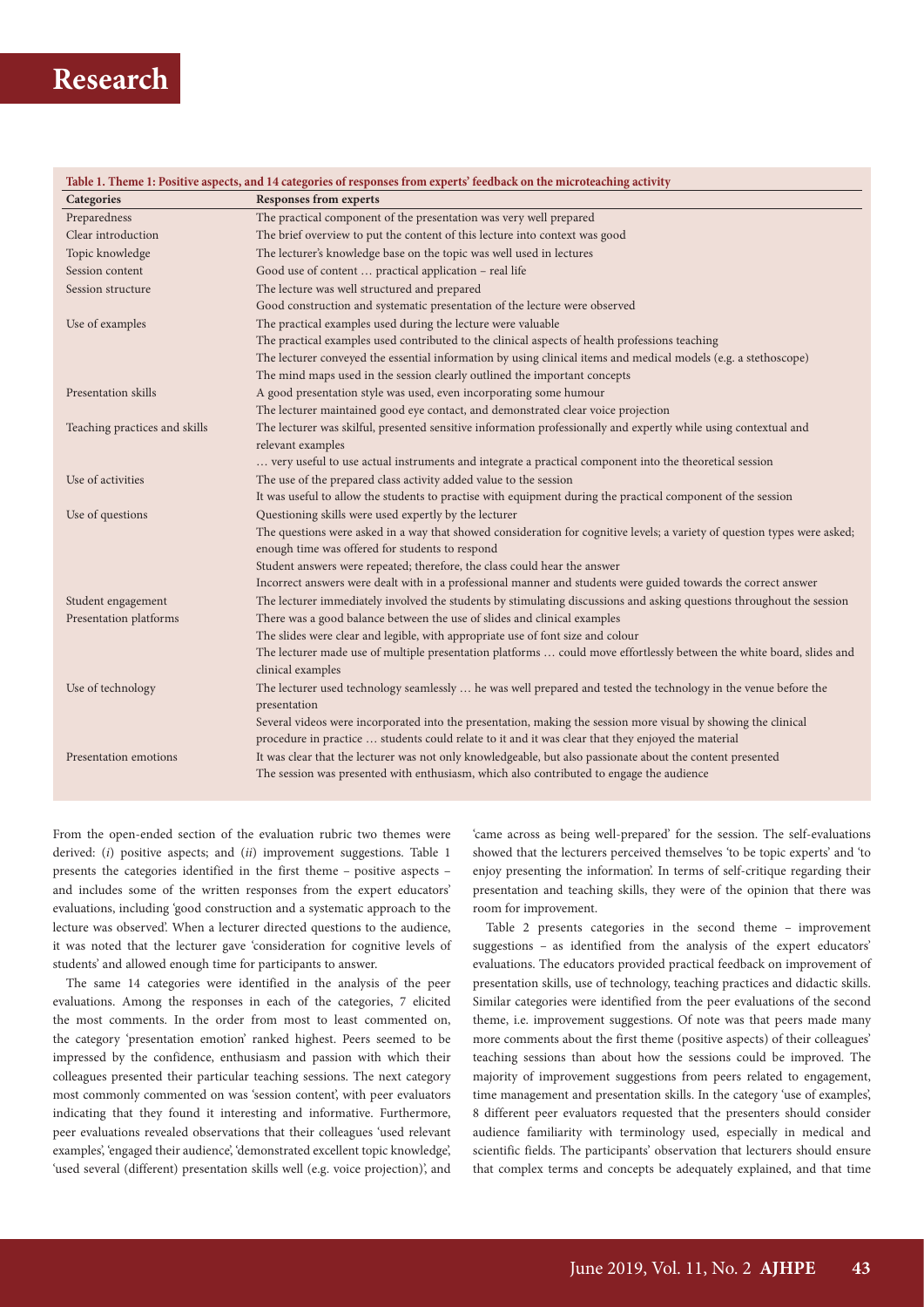| Table 2. Theme 2: Improvement suggestions, and 12 categories of responses from experts' feedback on the microteaching activity |                                                                                                                                                       |  |  |
|--------------------------------------------------------------------------------------------------------------------------------|-------------------------------------------------------------------------------------------------------------------------------------------------------|--|--|
| Categories                                                                                                                     | <b>Responses from experts</b>                                                                                                                         |  |  |
| Introduction phase                                                                                                             | Start with a clear introduction and present clear outcomes for the lecture                                                                            |  |  |
| Presentation skills                                                                                                            | Be aware of your movements - avoid swaying left to right                                                                                              |  |  |
|                                                                                                                                | Present the educational content in a more academic manner                                                                                             |  |  |
|                                                                                                                                | Consider voice projection in a larger venue                                                                                                           |  |  |
|                                                                                                                                | Be careful not to turn and look back at your slides too often                                                                                         |  |  |
|                                                                                                                                | Voice projection could improve and should be practised                                                                                                |  |  |
|                                                                                                                                | Do not read the information presented from the slides                                                                                                 |  |  |
|                                                                                                                                | Speak slower - do not rush through the information                                                                                                    |  |  |
| Engagement                                                                                                                     | Be more interactive - get students involved                                                                                                           |  |  |
| Use of examples                                                                                                                | Using examples from practice is very important and useful - but make sure these are carefully selected and address                                    |  |  |
|                                                                                                                                | the required learning outcomes  in addition, make sure the examples are appropriate                                                                   |  |  |
| Presentation platforms                                                                                                         | Consider colours used on slides and font size - one should be able to read the text easily from the back of the class                                 |  |  |
|                                                                                                                                | When using a picture of a figure or table, make sure that it displays clearly                                                                         |  |  |
|                                                                                                                                | When using a white board and explaining concepts by writing on the board, look back at your audience once in a while and                              |  |  |
|                                                                                                                                | engage them throughout                                                                                                                                |  |  |
| Test technology                                                                                                                | Test sound of video before; it might be very loud                                                                                                     |  |  |
|                                                                                                                                | Test technology prior to use, such as the sound of a video, an internet link or an application  always have a back-up plan                            |  |  |
|                                                                                                                                | should the technology or equipment fail to work                                                                                                       |  |  |
| Keep to time                                                                                                                   | When preparing for your teaching session, plan a timeframe and pace your lecture  crosscheck the number of slides and the<br>amount of time per slide |  |  |
|                                                                                                                                | Do not rush over important points, be flexible or plan for extra time to address the concepts                                                         |  |  |
| Questioning technique                                                                                                          | Allocate time for students to indicate whether they know the answer, before providing the answer                                                      |  |  |
|                                                                                                                                | Use questions to check that students understood complex terms and/or new information provided                                                         |  |  |
|                                                                                                                                | Use questions (where applicable) throughout the lecture, not only at the very end when time has expired                                               |  |  |
|                                                                                                                                | Formulate questions ahead of time (when preparing for the lecture)                                                                                    |  |  |
| Make eye contact                                                                                                               | Refrain from reading the slides while not looking at the audience                                                                                     |  |  |
|                                                                                                                                | Look at the entire audience, not only those in the front row                                                                                          |  |  |
| Summarise                                                                                                                      | Conclude the lecture in a more structured manner and refer back to the session outcomes                                                               |  |  |
| Compose emotions                                                                                                               | Take a breath and relax - you are doing a good job                                                                                                    |  |  |
|                                                                                                                                | No matter how stressed you feel, the students should not be aware of it                                                                               |  |  |
|                                                                                                                                | If you are nervous, take care that this does not to come across to students as being opinionated and judgemental                                      |  |  |
| Use of fillers                                                                                                                 | Avoid use of fillers such as 'umm, okay and ah' between words                                                                                         |  |  |

should be made available to discuss terms and concepts, could improve future student engagement in the FoHS in a practical manner.

On completion of the newly appointed lecturers' orientation programme, the daily reflection activities, as completed by participants, were qualitatively analysed by the researchers. The main findings of the reflection activity are presented in Table 3. The results show that participants initially experienced 'a sense of apprehension' at the thought of participating in the microteaching activity in terms of 'being evaluated'. On completion of the activity, participants reported that receiving evaluation and feedback from peers and expert educationalists had been very useful. They also indicated having gained useful skills from evaluating other participants' teaching sessions. The novice educators reported that they had benefited from applying newly learnt knowledge and putting newly learnt skills into practice. Lastly, collegial relationships in this cohort were strengthened through the experience of the 3-day course.

### **Discussion**

The participants clearly invested time in the preparation of the microteaching activity, and different styles of teaching, presentation and use of technology were observed by peers and expert educationalists who evaluated the activity. The peer and expert educator feedback was an important reflective exercise, which participants indicated was beneficial to them and could lead to changes in their own teaching and presentation styles. An important question that one of the participants considered was whether one would 'perform' any differently when lecturing to a larger group of students. This could be an area for further research, examining the usefulness of providing peer and expert educator observation and feedback to newly appointed educators in real-life lecturing scenarios, with larger audience groups.

The microteaching activity was not a stand-alone activity, but was preceded by a comprehensive orientation programme, which aimed to develop didactic skills and teaching practices, as well as enhancing student-lecturer engagement, which was appreciated by participants. As the orientation programme was presented by a number of expert educators, each with their own unique style, various teaching strategies and skills were embedded in the programme. These strategies could be reflected on by participants ahead of their preparation of the microteaching activity. One participant commented on the benefit of 'putting theory in practice' and that seeing colleagues experience similar challenges was a valuable experience. Expert educators indicated that participants appeared to have benefited from the orientation programme, presentation skills, technologies and innovative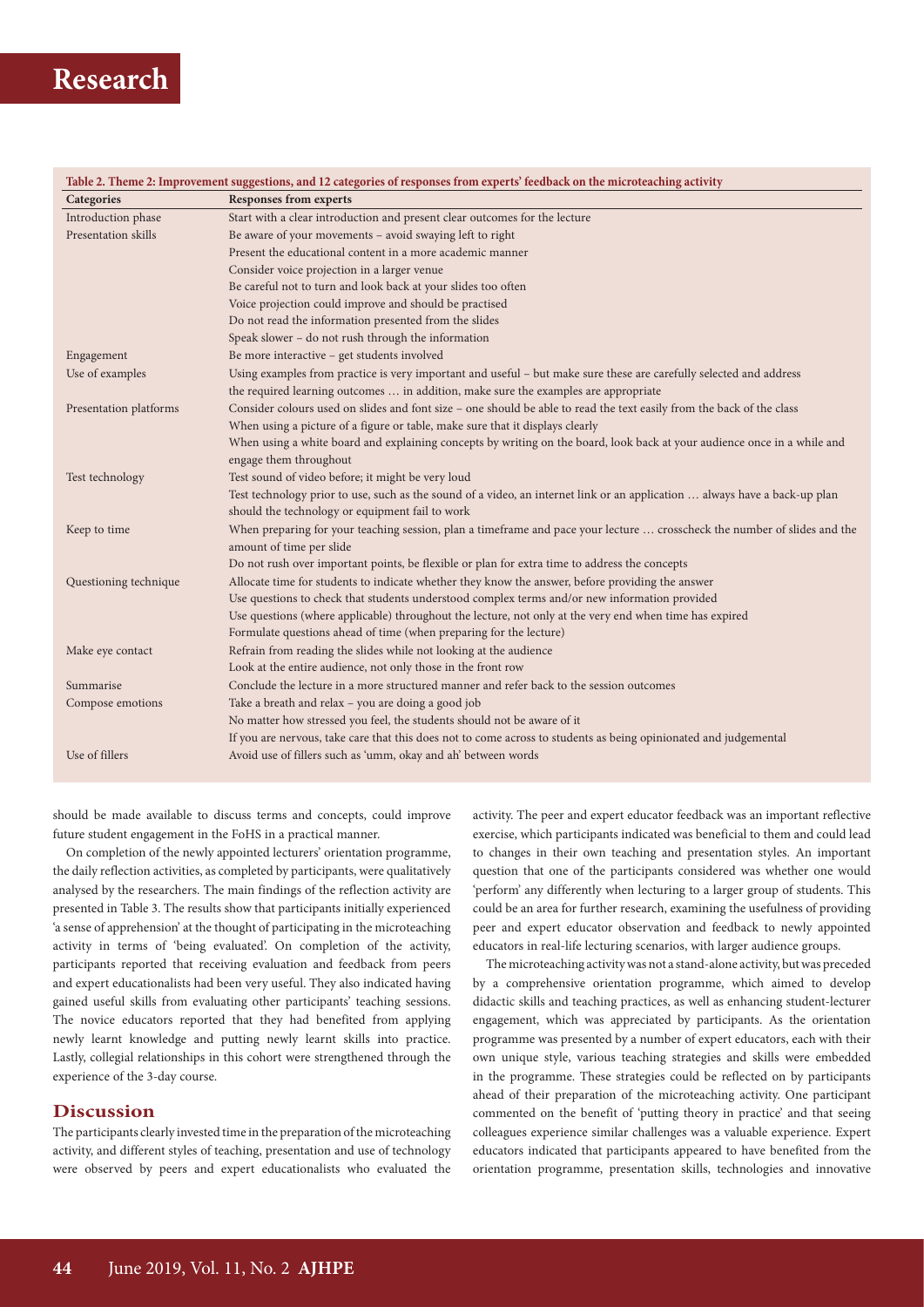| Table 3. Participants' reflections after completion of the microteaching activity |                          |                                                                                                                                                                    |  |
|-----------------------------------------------------------------------------------|--------------------------|--------------------------------------------------------------------------------------------------------------------------------------------------------------------|--|
| <b>Themes</b>                                                                     | Categories               | Participants' responses                                                                                                                                            |  |
| Emotions                                                                          | Pre-activity emotions    | A feeling of scepticism about presenting in front of colleagues                                                                                                    |  |
|                                                                                   |                          | A feeling of being stressed, negative and anxious to present in front of colleagues                                                                                |  |
|                                                                                   |                          | An initial feeling that the microteaching activity 'was a silly idea', but it was actually a rewarding and good experience                                         |  |
|                                                                                   | Post-activity experience | The principle behind the presentations made me realise which areas I had to work on to improve my lecturing skills                                                 |  |
|                                                                                   |                          | The microteaching session was very constructive and valuable                                                                                                       |  |
|                                                                                   |                          | A productive day, with practical teaching sessions and evaluations. The question must be asked: Would one 'perform'                                                |  |
|                                                                                   |                          | differently in front of a class of 80 students?                                                                                                                    |  |
|                                                                                   |                          | I learnt a good deal in a short period of time                                                                                                                     |  |
|                                                                                   |                          | It was good to see the different techniques, styles and approaches to giving a lecture                                                                             |  |
|                                                                                   |                          | The practical sessions were excellent, with variety and creativity shown by presenters                                                                             |  |
|                                                                                   |                          | I enjoyed the interactive participation, lecturers showed passion and empathy, and participants were successfully engaged                                          |  |
| Learning                                                                          | Learning from others     | I learnt from my peers/colleagues; I would like to continue to collaborate                                                                                         |  |
|                                                                                   |                          | Watching others gave me ideas on how to improve my lecturing style                                                                                                 |  |
|                                                                                   |                          | It was meaningful; I learnt by watching others present their lectures                                                                                              |  |
|                                                                                   |                          | It was helpful to get tips and ideas from watching how other academics present their lectures and which methods they                                               |  |
|                                                                                   |                          | use to engage their students                                                                                                                                       |  |
|                                                                                   |                          | I learnt from peers and identified different ways to teach, which I will use to enhance my own approach to lecturing                                               |  |
|                                                                                   |                          | I learnt a lot from other presenters regarding the methods of conducting a lecture                                                                                 |  |
|                                                                                   |                          | An opportunity to witness other lecturers in action, to learn and pick up pointers on how I could adjust and modify<br>my own lectures to keep students interested |  |
|                                                                                   | Learning from feedback   | Getting constructive criticism from colleagues was enlightening                                                                                                    |  |
|                                                                                   |                          | Feedback was very good and I can apply it to improve my lecturing skills                                                                                           |  |
|                                                                                   |                          | Feedback and criticism made me understand my own shortcomings                                                                                                      |  |
|                                                                                   |                          | In the end, it was very good to get feedback from colleagues and the expert panel for future personal improvement                                                  |  |
|                                                                                   |                          | What stood out the most for me were the comments from the audience; my perception was that people have                                                             |  |
|                                                                                   |                          | preferences of how they do things and would prefer to see similar approaches from other presenters                                                                 |  |
|                                                                                   |                          | I welcomed the comments and advice of my peers and the evaluation panel                                                                                            |  |
|                                                                                   | Aspects learnt           | I learnt about various ways of presenting a lecture, different styles and approaches                                                                               |  |
|                                                                                   |                          | It helped me to identify the most important information for the students                                                                                           |  |
|                                                                                   |                          | It was good to see the different styles and approaches to facilitate lectures; it gave me confidence to attempt different                                          |  |
|                                                                                   |                          | ways, while still obtaining the optimal outcomes                                                                                                                   |  |
|                                                                                   |                          | I learnt how to be confident                                                                                                                                       |  |
|                                                                                   |                          | I saw examples of using technology successfully                                                                                                                    |  |
|                                                                                   |                          | I learnt to appreciate the different methods of teaching that colleagues used; I will certainly attempt some of their                                              |  |
|                                                                                   |                          | techniques in the future                                                                                                                                           |  |
|                                                                                   |                          | I learnt a lot about different ways to engage students                                                                                                             |  |
|                                                                                   | Learning outcome         | It was good to experience putting theory into practice and see that colleagues experience similar challenges. I was also                                           |  |
|                                                                                   |                          | encouraged to hear that it takes time to successfully engage in all the roles of a lecturer                                                                        |  |
|                                                                                   |                          | The master-lecturer session was very valuable as a learning experience, a reflection on what we learnt the past 2.5 days                                           |  |
|                                                                                   |                          | and a summary of the important aspects of teaching and learning                                                                                                    |  |
|                                                                                   |                          | I will be able to use these techniques to facilitate teaching and learning in my academic/clinical department                                                      |  |
|                                                                                   |                          | It was worth attending the sessions; they were very practical and innovative                                                                                       |  |
|                                                                                   |                          | It was helpful to see in action what we have learnt, as well as to take note of other factors, which one might do<br>subconsciously                                |  |
|                                                                                   |                          | A great deal of knowledge was gained by exposure to microteaching; everyone had a different way of teaching and                                                    |  |
|                                                                                   |                          | implementing the work we have done                                                                                                                                 |  |
|                                                                                   |                          | The microteaching activity was the best way to end the course. It was good to consolidate everything in a practical                                                |  |
|                                                                                   |                          | way. It will be easy to recall and apply these skills when giving lectures in the future                                                                           |  |
|                                                                                   |                          | The opportunity to present and critique other colleagues was very helpful in implementing newly acquired                                                           |  |
|                                                                                   |                          | presentation skills                                                                                                                                                |  |
|                                                                                   |                          | Excellent reflection of the last 3 days, well demonstrated by the presentations                                                                                    |  |
|                                                                                   |                          | I learnt a lot and grew personally and professionally                                                                                                              |  |
|                                                                                   |                          | I am filled with new inspiration to teach students, and I am now more content than ever with my decision to pursue                                                 |  |
|                                                                                   |                          | an academic career                                                                                                                                                 |  |
|                                                                                   |                          | I will be a better lecturer by applying the knowledge I gained - how to channel the knowledge, communicate,                                                        |  |
|                                                                                   |                          | collaborate, support and adapt to new methods of teaching and learning                                                                                             |  |
|                                                                                   |                          | It was interesting to evaluate various lecturing skills; I definitely learnt ways to improve my own lecturing skills                                               |  |
|                                                                                   |                          | I noted a number of different ways to teach, and gained useful information to apply to my new role as teacher and                                                  |  |
|                                                                                   |                          | facilitator                                                                                                                                                        |  |
|                                                                                   |                          |                                                                                                                                                                    |  |